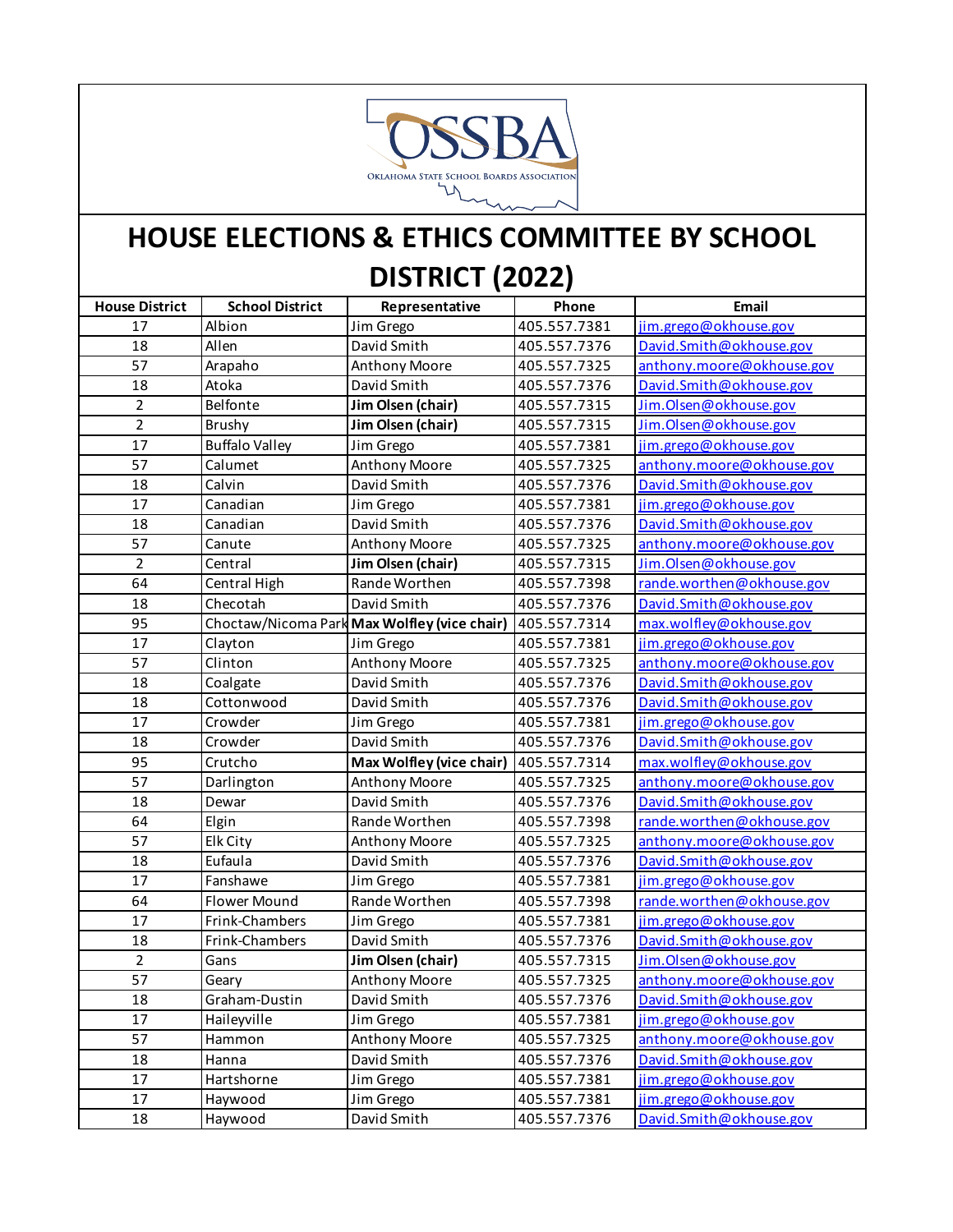

## **HOUSE ELECTIONS & ETHICS COMMITTEE BY SCHOOL DISTRICT (2022)**

| <b>House District</b> | <b>School District</b> | Representative           | Phone        | Email                     |
|-----------------------|------------------------|--------------------------|--------------|---------------------------|
| 18                    | Henryetta              | David Smith              | 405.557.7376 | David.Smith@okhouse.gov   |
| 57                    | Hinton                 | Anthony Moore            | 405.557.7325 | anthony.moore@okhouse.gov |
| 18                    | Holdenville            | David Smith              | 405.557.7376 | David.Smith@okhouse.gov   |
| 57                    | Hydro-Eakly            | Anthony Moore            | 405.557.7325 | anthony.moore@okhouse.gov |
| 18                    | Indianola              | David Smith              | 405.557.7376 | David.Smith@okhouse.gov   |
| 17                    | Kiowa                  | Jim Grego                | 405.557.7381 | jim.grego@okhouse.gov     |
| 18                    | Kiowa                  | David Smith              | 405.557.7376 | David.Smith@okhouse.gov   |
| 17                    | Krebs                  | Jim Grego                | 405.557.7381 | jim.grego@okhouse.gov     |
| 64                    | Lawton                 | Rande Worthen            | 405.557.7398 | rande.worthen@okhouse.gov |
| 57                    | Leedey                 | Anthony Moore            | 405.557.7325 | anthony.moore@okhouse.gov |
| 17                    | LeFlore                | Jim Grego                | 405.557.7381 | jim.grego@okhouse.gov     |
| $\overline{2}$        | Liberty                | Jim Olsen (chair)        | 405.557.7315 | Jim.Olsen@okhouse.gov     |
| 45                    | Little Axe             | Merleyn Bell             | 405.557.7386 | Merleyn. Bell@okhouse.gov |
| 57                    | Maple                  | Anthony Moore            | 405.557.7325 | anthony.moore@okhouse.gov |
| $\overline{2}$        | Marble City            | Jim Olsen (chair)        | 405.557.7315 | Jim.Olsen@okhouse.gov     |
| 17                    | McAlester              | Jim Grego                | 405.557.7381 | jim.grego@okhouse.gov     |
| 18                    | McAlester              | David Smith              | 405.557.7376 | David.Smith@okhouse.gov   |
| 57                    | Merritt                | Anthony Moore            | 405.557.7325 | anthony.moore@okhouse.gov |
| 95                    | Mid-Del City           | Max Wolfley (vice chair) | 405.557.7314 | max.wolfley@okhouse.gov   |
| 18                    | Midway                 | David Smith              | 405.557.7376 | David.Smith@okhouse.gov   |
| $\overline{2}$        | Moffett                | Jim Olsen (chair)        | 405.557.7315 | Jim.Olsen@okhouse.gov     |
| 45                    | Moore                  | Merleyn Bell             | 405.557.7386 | Merleyn. Bell@okhouse.gov |
| 95                    | Moore                  | Max Wolfley (vice chair) | 405.557.7314 | max.wolfley@okhouse.gov   |
| 18                    | Moss                   | David Smith              | 405.557.7376 | David.Smith@okhouse.gov   |
| $\overline{2}$        | Muldrow                | Jim Olsen (chair)        | 405.557.7315 | Jim.Olsen@okhouse.gov     |
| 45                    | Noble                  | Merleyn Bell             | 405.557.7386 | Merleyn. Bell@okhouse.gov |
| 45                    | Norman                 | Merleyn Bell             | 405.557.7386 | Merleyn. Bell@okhouse.gov |
| 57                    | Okarche                | Anthony Moore            | 405.557.7325 | anthony.moore@okhouse.gov |
| 85                    | Oklahoma City          | Cyndi Munson             | 405.557.7392 | cyndi.munson@okhouse.gov  |
| 95                    | Oklahoma City          | Max Wolfley (vice chair) | 405.557.7314 | max.wolfley@okhouse.gov   |
| 17                    | Panama                 | Jim Grego                | 405.557.7381 | jim.grego@okhouse.gov     |
| 17                    | Panola                 | Jim Grego                | 405.557.7381 | jim.grego@okhouse.gov     |
| 17                    | Pittsburg              | Jim Grego                | 405.557.7381 | jim.grego@okhouse.gov     |
| 85                    | <b>Putnam City</b>     | Cyndi Munson             | 405.557.7392 | cyndi.munson@okhouse.gov  |
| 17                    | Quinton                | Jim Grego                | 405.557.7381 | jim.grego@okhouse.gov     |
| 17                    | Red Oak                | Jim Grego                | 405.557.7381 | jim.grego@okhouse.gov     |
| 45                    | Robin Hill             | Merleyn Bell             | 405.557.7386 | Merleyn.Bell@okhouse.gov  |
| $\overline{2}$        | Roland                 | Jim Olsen (chair)        | 405.557.7315 | Jim.Olsen@okhouse.gov     |
| 18                    | Ryal                   | David Smith              | 405.557.7376 | David.Smith@okhouse.gov   |
| $\overline{2}$        | Sallisaw               | Jim Olsen (chair)        | 405.557.7315 | Jim.Olsen@okhouse.gov     |
| 17                    | Savanna                | Jim Grego                | 405.557.7381 | jim.grego@okhouse.gov     |